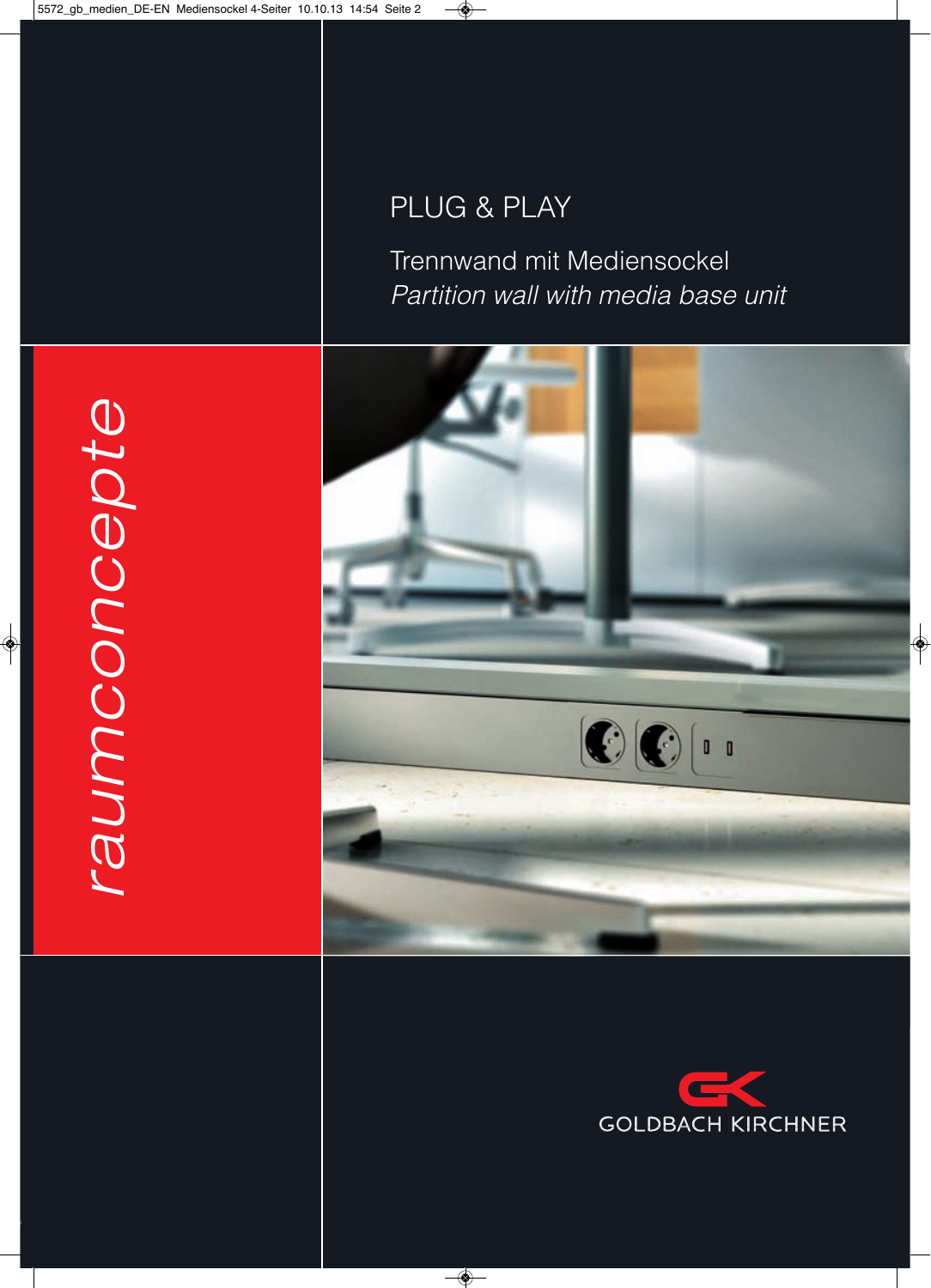

## Glastrennwand mit integriertem Mediensockel *Glass partition wall with integrated media base*

n Smartphones, Laptops oder Tablet-Pcs - mobile Endgeräte sind aus unserem Büroalltag nicht wegzudenken. Sie erleichtern die Kommunikation und bieten vielfältige Applikationen. Eines aber haben sie alle gemeinsam: für ihre Dienste wird eine Stromversorgung benötigt.

Was aber tun, wenn Sie in ihrem modernen Büro mit transparenten Glastrennwänden lokale Elektrifizierung benötigen? Bisher konnte dies nur durch Bodentanks realisiert werden. Wenn aber diese Option nicht möglich ist? Die Anforderung löst der speziell entwickelte Mediensockel auf elegante art und Weise. Er ist da einsetzbar, wo transparente Glastrennwände nicht durch störende Elektrifizierungskanäle unterbrochen werden sollen. Der neue Komfortanschluß integriert sich fast unsichtbar in den teleskopierbaren Sockel unserer Glas-Systemtrennwände und lässt sich mit diversen anschlüssen bestücken. Je nach Kundenwunsch können Schukostecker, dual-USB-charger, netz- oder Telefonanschlüsse konfektioniert werden.

ideal bei revitalisierung von altbestand. Mit dem Mediensockel ist auch hier eine einfache und komfortable Elektrifizierung möglich. Werden die anschlüsse nicht gebraucht, verschwinden diese hinter der abdeckung in Sockelfarbe.

n Mobile devices such as smartphones, laptops or tablet PCs form an essential part of the modern office. They simplify communication and offer many different kinds of applications. One thing is common to them all, however: their use depends on access to a power supply. yet how do you solve the problem of local power outlets in a modern office with transparent glass partition walls? To date, the only answer was to install floor outlets. But what if this

Der speziell für unsere Trennwand-Systeme entwickelte Mediensockel ist fast unsichbar in die teleskopierbare Sockelleiste integriert. auf Kundenanforderung zugeschnitten, können hier vielfältige anschlußvarianten bequem konfektioniert werden.

Developed exclusively for our partition wall systems, the media base unit integrates almost invisibly into the telescoping skirting board. Tailored to customer requirements, a wide variety of connection types can be integrated into the board.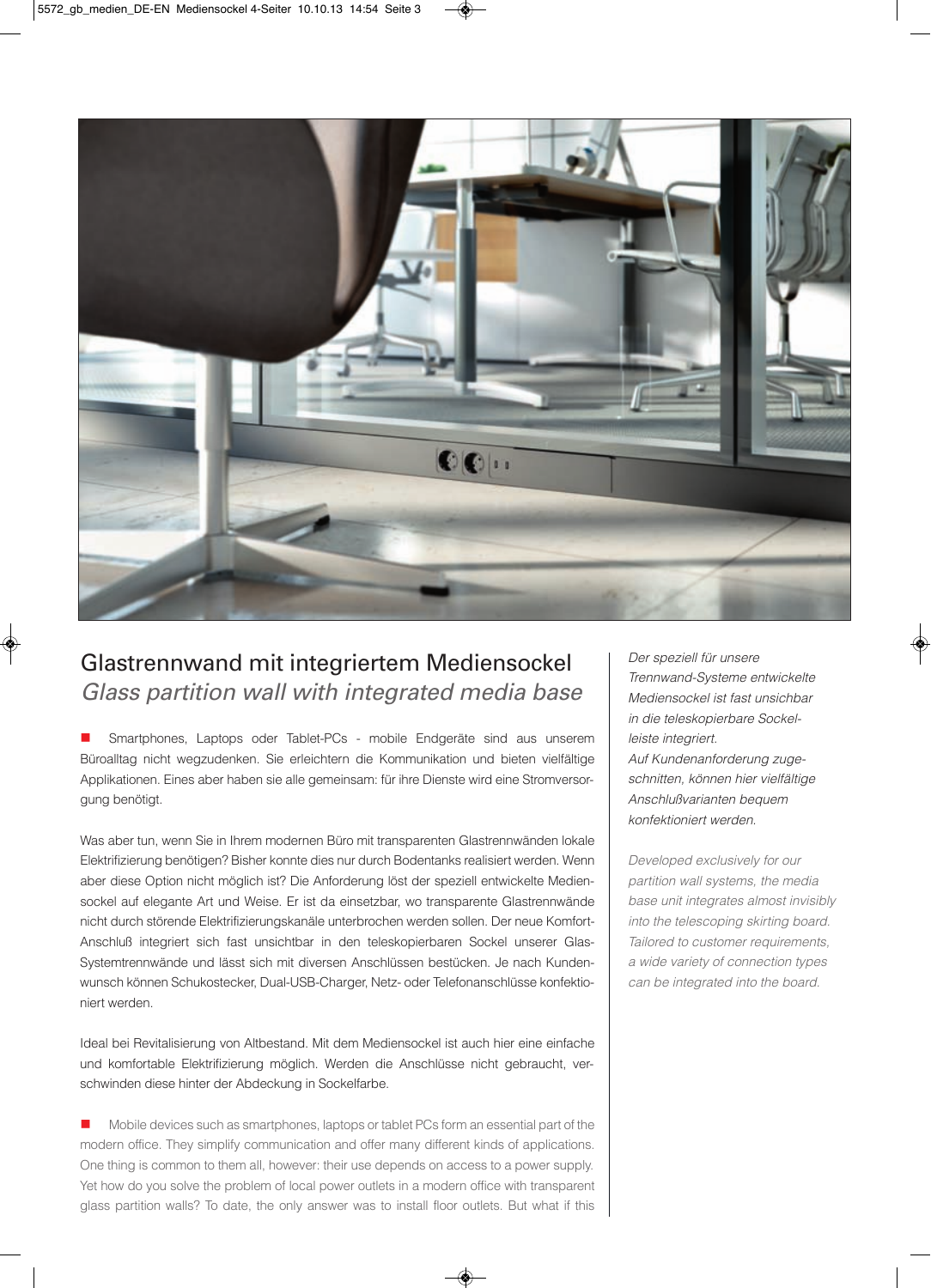option is unavailable? our specially developed media board offers an elegant approach to solving the problem. it can be deployed where the smooth line of transparent glass partition walls should not be spoiled by power supply ducting. The new quick-connect board integrates almost invisibly into the telescoping skirting board on our glass partition walls and can be populated with a wide range of socket types. Sockets for standard safety plugs, USB chargers (dual), Lan cables or phones can all be integrated to match customer needs.

Ideal for refurbishing existing installations. Here, too, our media board offers a simple and convenient electrification option. When the sockets are not in use, they are hidden behind the cover, colour-matched to the base.

#### anwendungsbereich:

■ Geeignet für alle Goldbach Kirchner Trennwand-Systeme mit teleskopierbarem Sockelprofil. Wanddicke generell 100 mm, alle Wandsysteme sind miteinander kombinierbar.

- T65 flächenbündig verklebte zweischeiben-Verglasung im Structural glazing Verfahren.
- T35 flächenbündige zweischeiben-Verglasung
- T43 mittig liegende Einscheiben-isolierverglasung und schmalem aluminiumrand.
- T42 mittig liegende Einscheiben-Verglasung und schmalem aluminiumrand.
- T20 zweischeiben-Verglasung in Monoblock-Bauweise
- T10 geschlossene Bauweise, mit Dekor-, Furnier-, Textil-, Metall- und Sonderoberflächen

#### Technische Merkmale:

- Ausführung individuell bestückbar
- Flächenbündig im Sockel integriert
- n Verkettbar durch Steckverbindungssystem
- Internationale Zulassung

#### applications:

Suitable for all Goldbach Kirchner partition wall systems with a telescoping skirting rail. Standard wall thickness 100 mm, any combination of wall systems can be used.

- T65 flush-bonded double glazing using structural glazing technology.
- T35 flush-bonded double glazing with a featherweight aluminium frame.
- T43 centred single-pane insulating glazing and a slimline aluminium frame.
- T42 centred single-pane glazing and a slimline aluminium frame.
- T20 double-glazed monoblock construction
- T10 opaque construction. individual designs using decorative, veneered, coated, fabric or special surfaces

#### Technical details:

- **n** Customer-specific socket population
- **n** Mounted flush with the skirting board
- Can be chained using plug connector system
- Licensed for international use

T65 **Querschnitt** cross-section



T35 **Querschnitt** cross-section



 $TA3$ **Querschnitt** cross-section



T42 **Querschnitt** cross-section



 $T20$ **Querschnitt** cross-section



 $T10$ **Querschnitt** cross-section



Jetzt online auf Planungstools zugreifen. Der QR-Code führt Sie direkt zu www.goldbachkirchner.de/informationen-fuer/ architekten/ Planning tools online now. Scan and find out more.